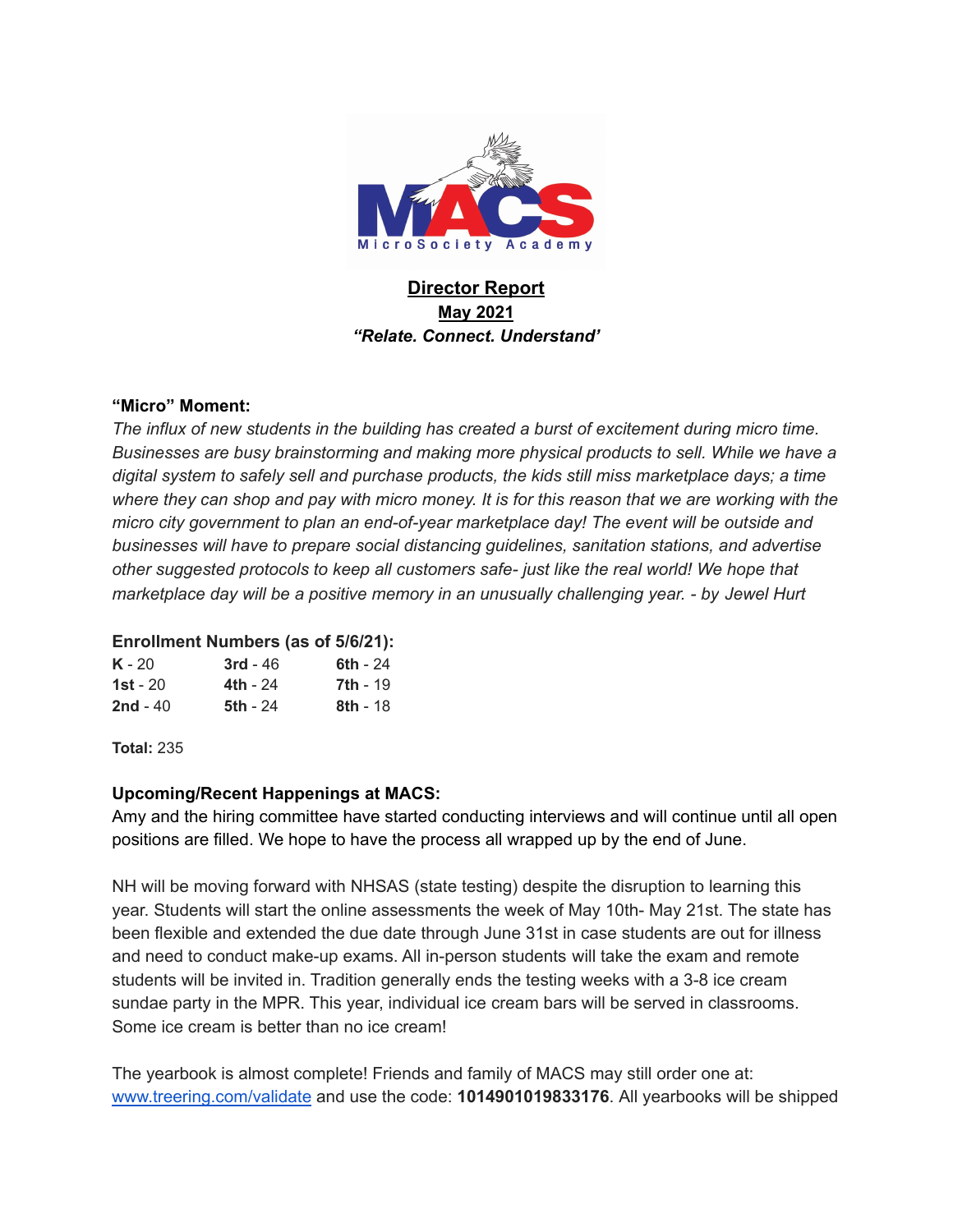direct to your home (fees apply). Yearbooks are set to arrive around the first week of June. Regular yearbook cost is \$20.60.

Be on the lookout for the virtual MACS Talent Show! All entries are due Friday, May 7th!

The last day of school for MACS students will be on June 10th. This will be a half day and consist of our end of the year Awards Celebration. Unfortunately, parents will not be invited due to COVID restrictions. But classrooms will have individual ceremonies, complete with the famous end of the year video!

Staff are in the midst of planning other end of the year celebrations. There will be a graduation ceremony, field day, an 8th grade Canobie Lake trip and 8th grade auction this year. While they may look a little different, we want to ensure these school traditions continue. Field day will take place with in-person class cohorts as they filter through stations as a group on school grounds this year. However, our tie-dying station will be back!

We have received a retirement letter from our Administrative Assistant, Barbrara Graff. We wish her the best of luck in her retirement and we know she is looking forward to spending more time with her daughter and grandson. Congratulations on a long-standing career in education, Barbara! You will be missed.

The MACS Board hosted a Middle School exploratory committee meeting with interested parents on Monday, May 10th. Parents were given an opportunity to provide feedback and input on what they would like to see in a possible future middle school program. More information as the committee work progresses will be forthcoming.

# **MicroSociety Update:**

Now that students are back in the building 5 days a week, the staff are working on adjusting micro to include more physical products then virtual. Staff and Government leaders are about to start planning for an "In-house" micro day where the students can run a one day market place outside where students can be consumers. Students will shop in class cohorts outside for this event. While it is not quite the same as our traditional "micro day," it does bring some nice closure and normalcy to the end of the year.

# **MACS PTO Update:**

The next PTO Meeting is Thursday, May 27th at 1:00 PM. PTO leadership team elections are happening on this day as well.

PTO Spring Calendar Raffle Fundraiser is happening now! A calendar entry is \$15 and may be purchased on the website at: https://www.macsnh.org/for-parents/. We will be drawing a raffle prize winner every day from May 10 - June 10 . The student who sells the most calendar entries